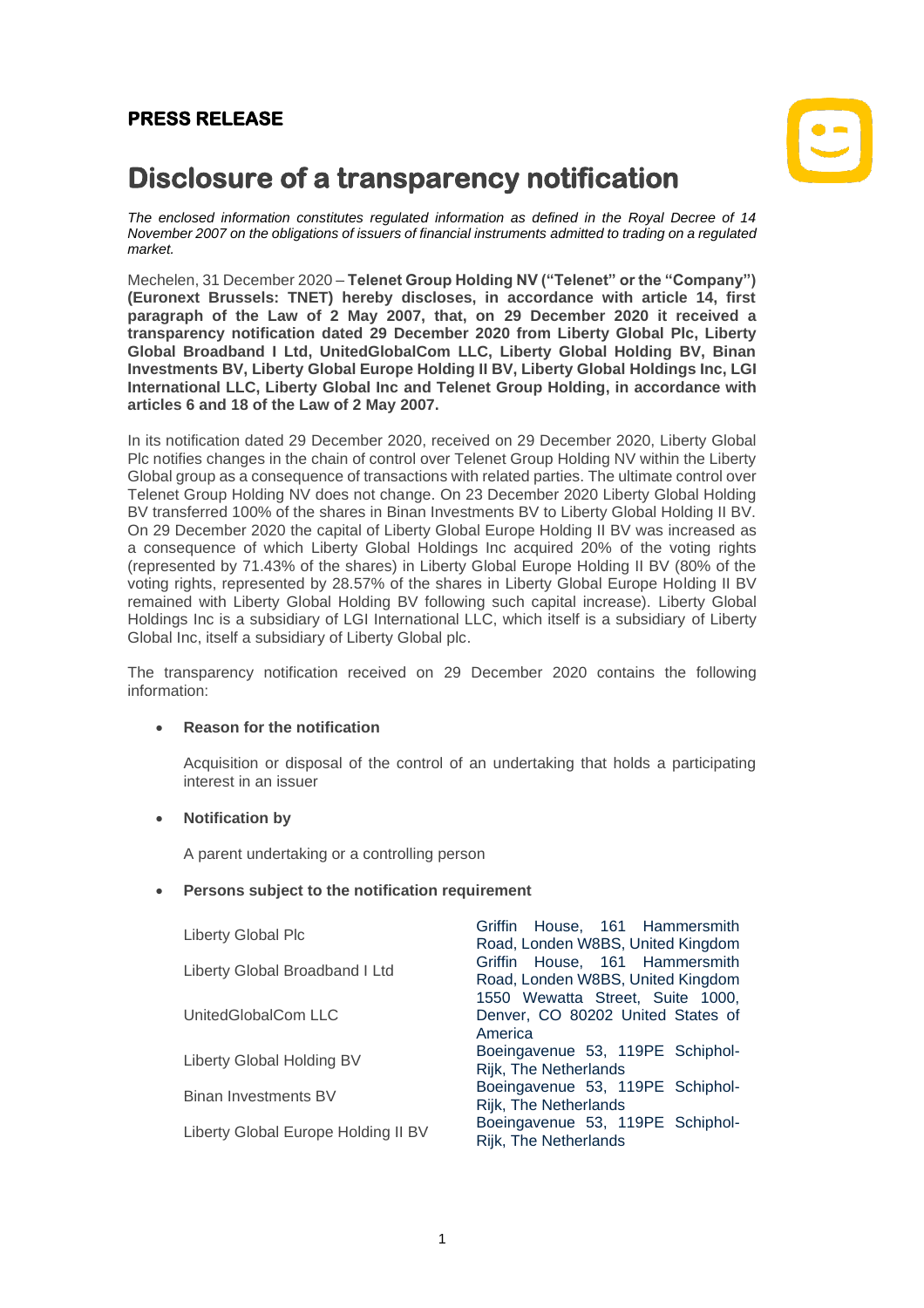| Liberty Global Holdings Inc     | 1550 Wewatta Street, Suite 1000,<br>Denver, CO 80202 United States of<br>America |
|---------------------------------|----------------------------------------------------------------------------------|
| <b>LGI International LLC</b>    | 1550 Wewatta Street, Suite 1000,<br>Denver, CO 80202 United States of            |
| Liberty Global Inc              | America<br>1550 Wewatta Street, Suite 1000,<br>Denver, CO 80202 United States of |
| <b>Telenet Group Holding NV</b> | America<br>Liersesteenweg 4, 2800 Mechelen                                       |

#### • **Date on which the threshold is crossed**

23 December 2020

#### • **Threshold that is crossed**

60%

• **Denominator**

113.841.819

### • **Notified details**

| A) | Voting rights                                 | Previous notification | After the transaction   |                                 |                         |                                    |
|----|-----------------------------------------------|-----------------------|-------------------------|---------------------------------|-------------------------|------------------------------------|
|    |                                               | # voting rights       | # of voting rights      |                                 | % of voting rights      |                                    |
|    | Holders of voting rights                      |                       | Linked to<br>securities | Not linked to<br>the securities | Linked to<br>securities | Not linked<br>to the<br>securities |
|    | Liberty Global Plc                            | $\Omega$              | 0                       | $\Omega$                        | $0.00\%$                | $0.00\%$                           |
|    | Liberty Global Broadband I<br>Ltd             | 0                     | 0                       | 0                               | $0.00\%$                | $0.00\%$                           |
|    | UnitedGlobalCom LLC                           | 0                     | 0                       | 0                               | $0.00\%$                | $0.00\%$                           |
|    | Liberty Global Holding BV                     | 0                     | 0                       | $\Omega$                        | $0.00\%$                | $0.00\%$                           |
|    | Liberty Global Inc                            |                       | 0                       | $\Omega$                        | $0.00\%$                | $0.00\%$                           |
|    | <b>LGI International LLC</b>                  |                       | 0                       | $\Omega$                        | $0.00\%$                | $0.00\%$                           |
|    | Liberty Global Holdings Inc                   |                       | $\Omega$                | $\Omega$                        | $0.00\%$                | $0.00\%$                           |
|    | <b>Liberty Global Europe</b><br>Holding II BV |                       | 0                       | $\Omega$                        | $0.00\%$                | $0.00\%$                           |
|    | Binan Investments BV                          | 66,342,037            | 66,342,037              | $\Omega$                        | 58.28%                  | $0.00\%$                           |
|    | Subtotal                                      | 66,342,037            | 66,342,037              |                                 | 58.28%                  |                                    |
|    | <b>Telenet Group Holding NV</b>               | 4,598,558             | 4,598,558               | $\Omega$                        | 4.04%                   | $0.00\%$                           |
|    |                                               | <b>TOTAL</b>          | 70.940.595              | $\mathbf{0}$                    | 62.32%                  | $0.00\%$                           |

|    |                                                | <b>TOTAL</b>                    |                    |                               |                                                                                 | $0.00\%$                 |            |
|----|------------------------------------------------|---------------------------------|--------------------|-------------------------------|---------------------------------------------------------------------------------|--------------------------|------------|
|    | Holders of equivalent<br>financial instruments | Type of financial<br>instrument | Expiration<br>Date | Exercise<br>period or<br>date | # of voting rights that<br>may be acquired if the<br>instrument is<br>exercised | % of<br>voting<br>rights | Settlement |
| B) | Equivalent financial<br>instruments            | After the transaction           |                    |                               |                                                                                 |                          |            |

|               | 70,940,595         | 62.32%                   |
|---------------|--------------------|--------------------------|
| TOTAL (A & B) | # of voting rights | % of<br>voting<br>rights |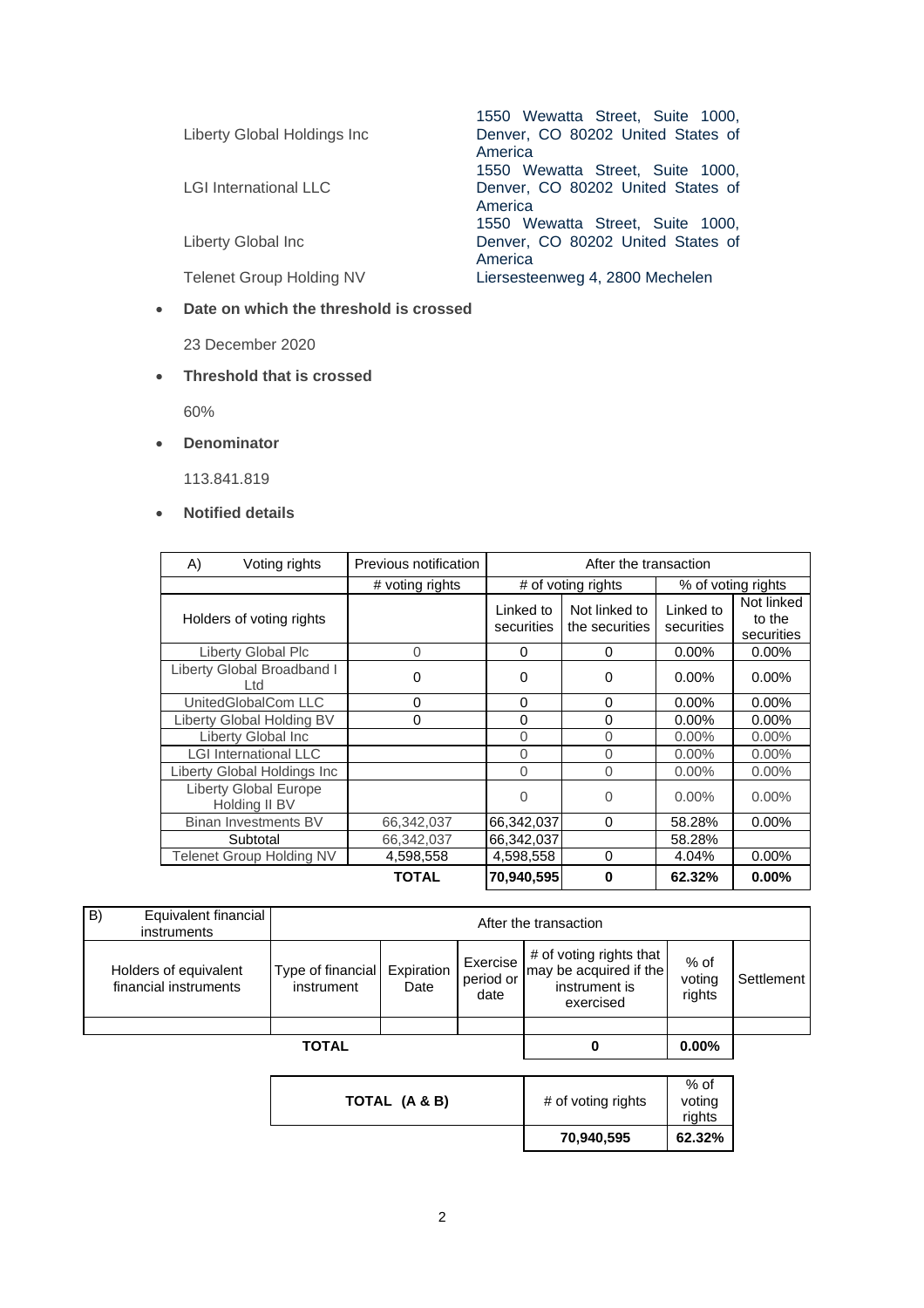• **Full chain of controlled undertakings through which the holding is effectively held**



#### • **Additional information**

This transparency notification concerns changes in the chain of control over Telenet Group Holding NV within the Liberty Global group as a consequence of transactions with related parties. The ultimate control over Telenet Group Holding NV does not change. On 23 December 2020 Liberty Global Holding BV transferred 100% of the shares in Binan